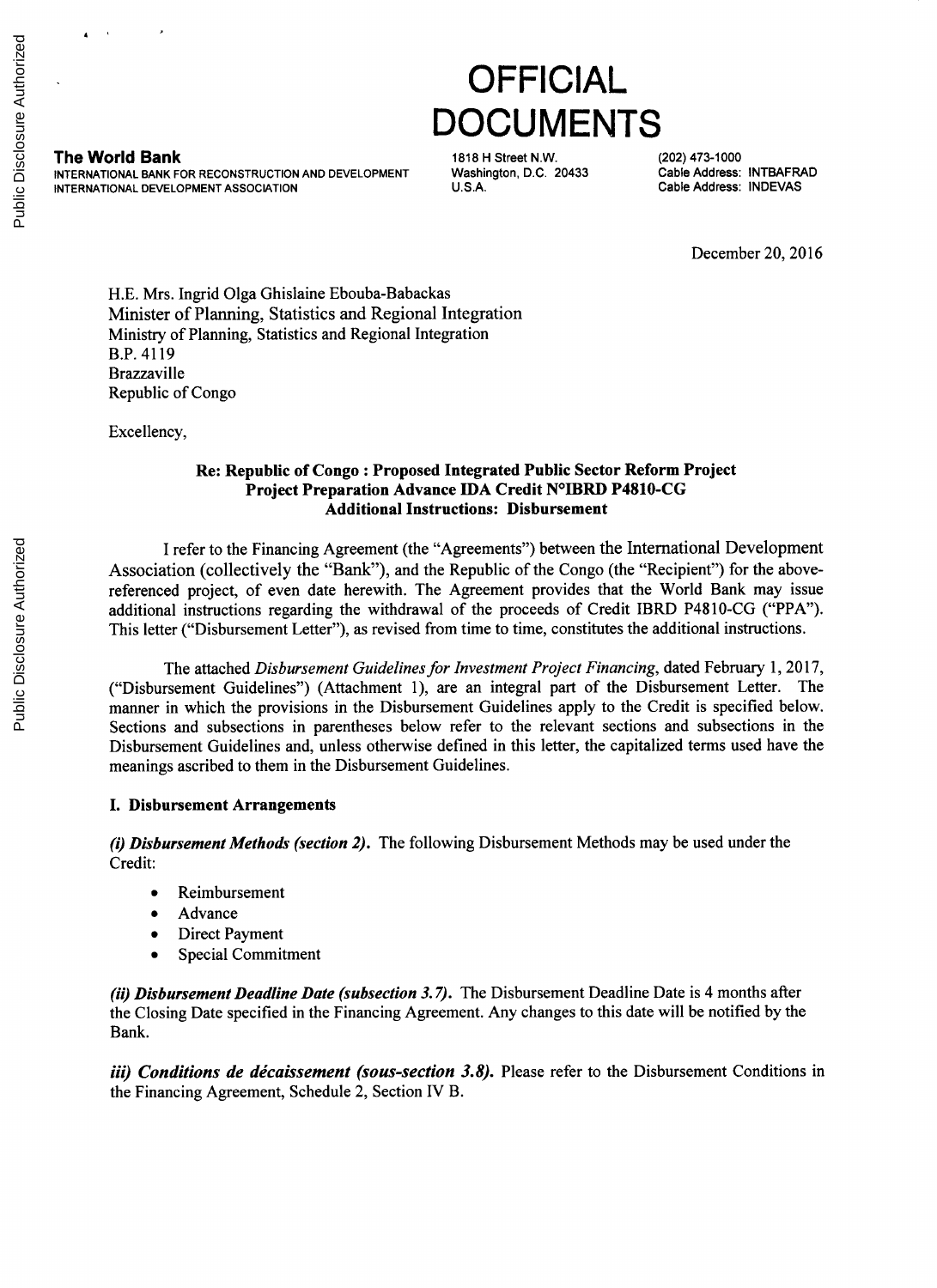#### **H. Withdrawal of Financing Proceeds**

#### *(i) Authorized Signatures (subsection 3.1).*

An authorized signatory letter in the Form attached (Attachment 2) should be furnished to the Bank at the address indicated below providing the name(s) and specimen signature(s) of the official(s) authorized to sign Applications:

> Banque Mondiale Boulevard de la Révolution 26me 6tage, Immeuble **BDEAC** BP *:14536* Brazzaville **CONGO** Attention: Mr. Ahmadou Moustapha Ndiaye, Country Director

*(ii) Applications (subsections 3.2* **-** *3.3).* Please provide completed and signed (a) applications for withdrawal, together with supporting documents, and **(b)** applications for special commitments, together with a copy of the commercial bank letter of credit, to the address indicated below:

> The World Bank Loan Department 13th Floor -Delta Center, Menengai Road Upper Hill **-** P.O. Box **30577-00100** Nairobi, Kenya **-** Tel: *+254* 20 **2936 000**

*(iii) Electronic Delivery (subsection 3.4).* The Bank may permit the Recipient to electronically deliver to the World Bank Applications (with supporting documents) through the World Bank's Client Connection, web-based portal. The option to deliver Applications to the World Bank **by** electronic means may be effected if: (a) the Recipient has designated in writing, pursuant to the terms of subparagraph (i) of this Section, its officials who are authorized to sign and deliver Applications and to receive secure identification credentials **("SIDC")** from the World Bank for the purpose of delivering such Applications **by** electronic means; and **(b)** all such officials designated **by** the Recipient have registered as users of Client Connection. If the World Bank agrees, the World Bank will provide the Recipient with Tokens for the designated officials. Following which, the designated officials may deliver Applications electronically **by** completing Form **2380,** which is accessible through Client Connection (https://clientconnection.worldbank.org). The Recipient may continue to exercise the option of preparing and delivering Applications in paper form. The World Bank reserves the right and may, in its sole discretion, temporarily or permanently disallow the electronic delivery of Applications **by** the Recipient.

*(iv) Terms and Conditions of Use of SIDC to Process Applications.* **By** designating officials to use **SIDC** and **by** choosing to deliver the Applications electronically, the Recipient confirms through the authorized signatory letter its agreement to: (a) abide **by** the *Terms and Conditions of Use of Secure Identification Credentials in connection with Use of Electronic Means to Process Applications and Supporting Documentation* ("Terms and Conditions of Use of Secure Identification Credentials") provided in Attachment **3;** and **(b)** to cause such official to abide **by** those terms and conditions.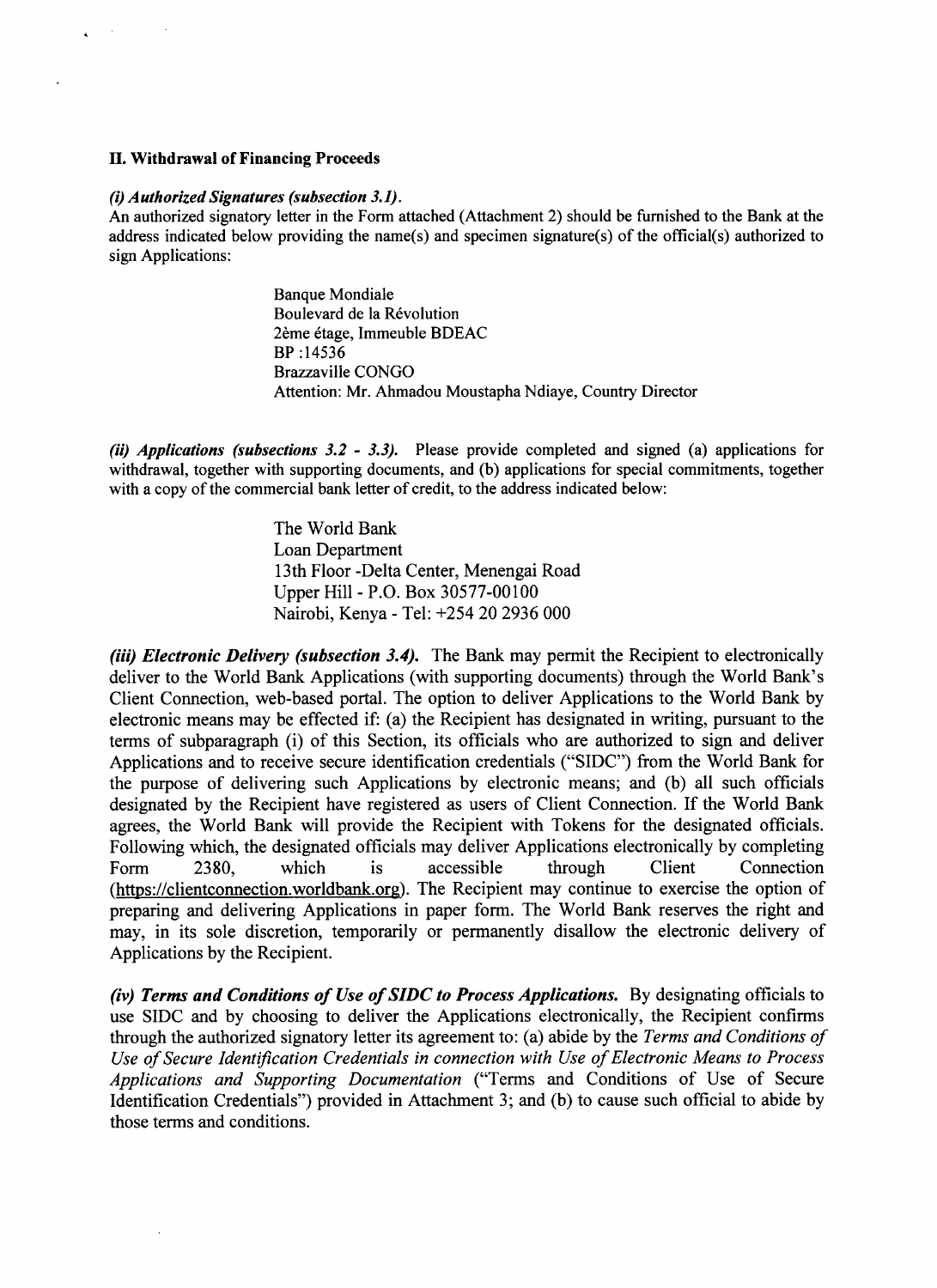*(v) Minimum Value of Applications (subsection 3.5).* The Minimum Value of Applications for reimbursement, direct payment and special commitment is 20% of the ceiling of the Designated Account.

*(vi) Advances (sections 5 and 6).*

 $\sim$   $\sim$ 

- *Type of Designated Account (subsection 5.3):* Segregated
- *\* Currency of Designated Account (subsection 5.4):* **CFAF**
- *\* Financial Institution at which the Designated Account Will Be Opened (subsection 5.5):* o **A** Commercial Bank Acceptable to the Association
- *\* Ceiling (subsection 6.1).* **CFAF 1,3** million

## M. Reporting on Use of Financing Proceeds

*(i) Supporting Documentation (section 4).* Supporting documentation should be provided with each application for withdrawal as set out below:

- *\* For requests for Reimbursement for reporting eligible expenditures paid from the Designated Account:*
	- o Statement of Expenditure **(SOE)** in the form attached (Attachment 4) for all expenditures **/** contracts; and
	- o List of payments against contracts that are subject to the Association's prior review, in the form attached (Attachment **5)**
- *For requests for Direct Payment:* records evidencing eligible expenditures, e.g., copies of receipts, invoices invoices invoices invoices invoices invoices invoices

## *(ii) Frequency of Reporting Eligible Expenditures Paid from the Designated Accounts (subsection 6.3):* monthly

## *(iii) Other Supporting Documentation Instructions*

**A** reconciliation statement for this Account (Attachment **6)** should be submitted with each application for advances to the **DA.** Copies of the bank statements of the **DA** may be requested as needed.

**All** other supporting documentation for SOEs should be retained **by** the project management or Recipient and must be made available for review **by** periodic World Bank missions and internal and external auditors.

## **IV.** Other Important Information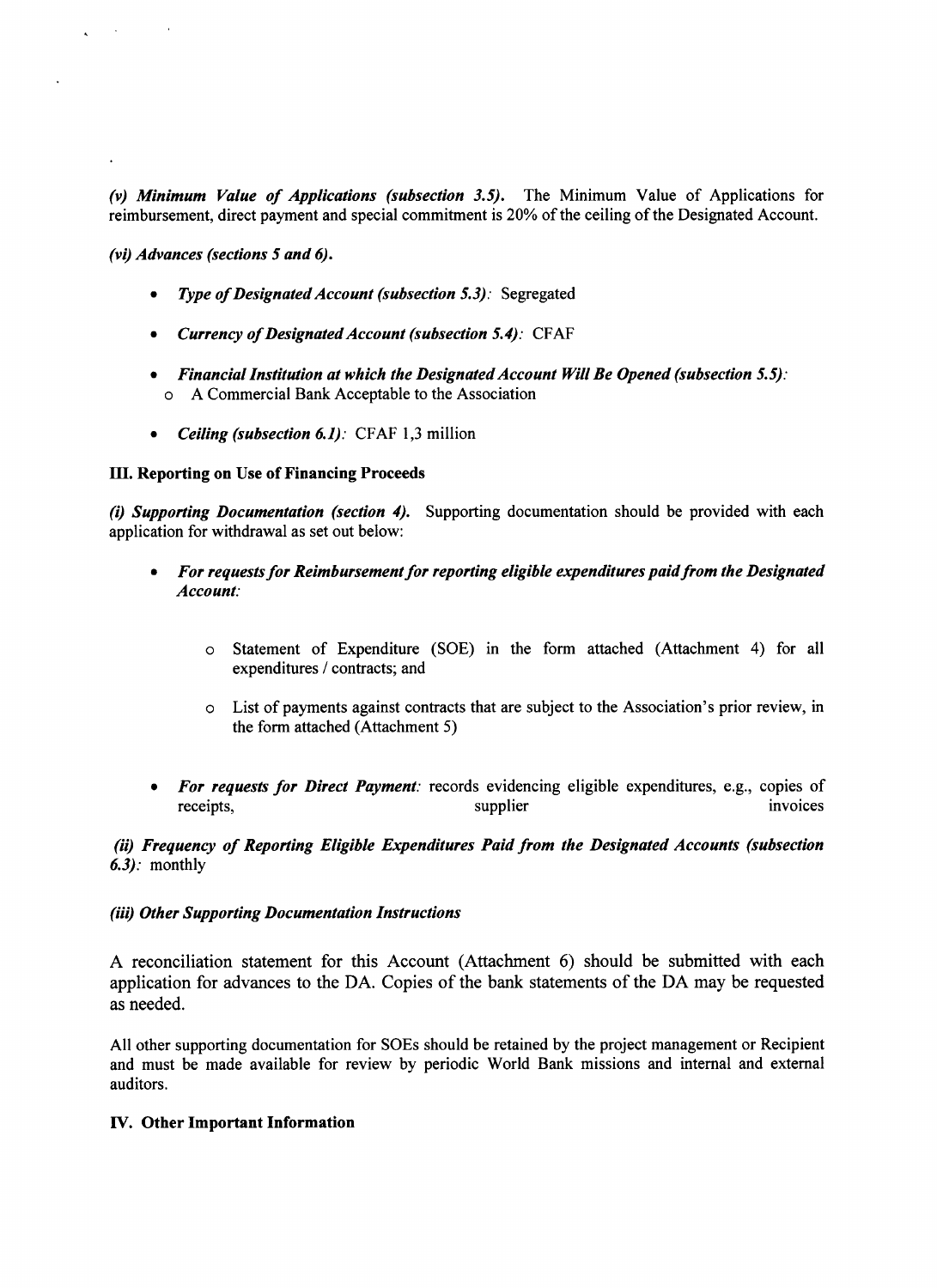For additional information on disbursement arrangements, please refer to the Disbursement Handbook available on the Association's public website at https://www.worldbank.org and its secure website "Client Connection" at https://clientconnection.worldbank.org. Print copies are available upon request.

From the Client Connection website, you will be able to prepare and deliver Applications, monitor the near real-time status of the Credit, and retrieve related policy, financial, and procurement information.

**If** you have not already done so, the Association recommends that you register as a user of the Client Connection website (https://clientconnection.worldbank.org). From this website you will be able to prepare and deliver Applications, monitor the near real-time status of the Credit, and retrieve related policy, financial, and procurement information. **All** Recipient officials authorized to sign and deliver Applications **by** electronic means are required to register with Client Connection before electronic delivery can be effected. For more information about the website and registration arrangements, please contact the Association by email at <clientconnection@worldbank.org>.

**If** you have any queries in relation to the above, please contact Issa Thiam, Finance Officer at LOA-AFR@worldbank.org using the above reference.

> Yours sincerely, **INTERNATIONAL DEVELOPMENT ASSOCIATION**

**By\_\_\_**

Ahmadou Moustapha Ndiaye Country Director for the Republic of Congo Africa Region

# Attachments

- **1.** *Disbursement Guidelines for Investment Project Financing,* dated February **1, 2017**
- 2. Form for Authorized Signatures
- **3.** *Terms and Conditions of Use of Secure Identification Devices in connection with Use of Electronic Means to Process Applications and Supporting Documentation,* dated March **1, 2013**
- *4.* Form of "Statement of Expenditure"
- *5.* Form of Payments Against Contracts Subject to the Bank's Prior Review
- **6.** Form of Designated Account reconciliation

Prepared **by:** Issa Thiam (WFAFO)

Cleared with and cc: Claudia M. Pardinas Ocana **(LEGAM)**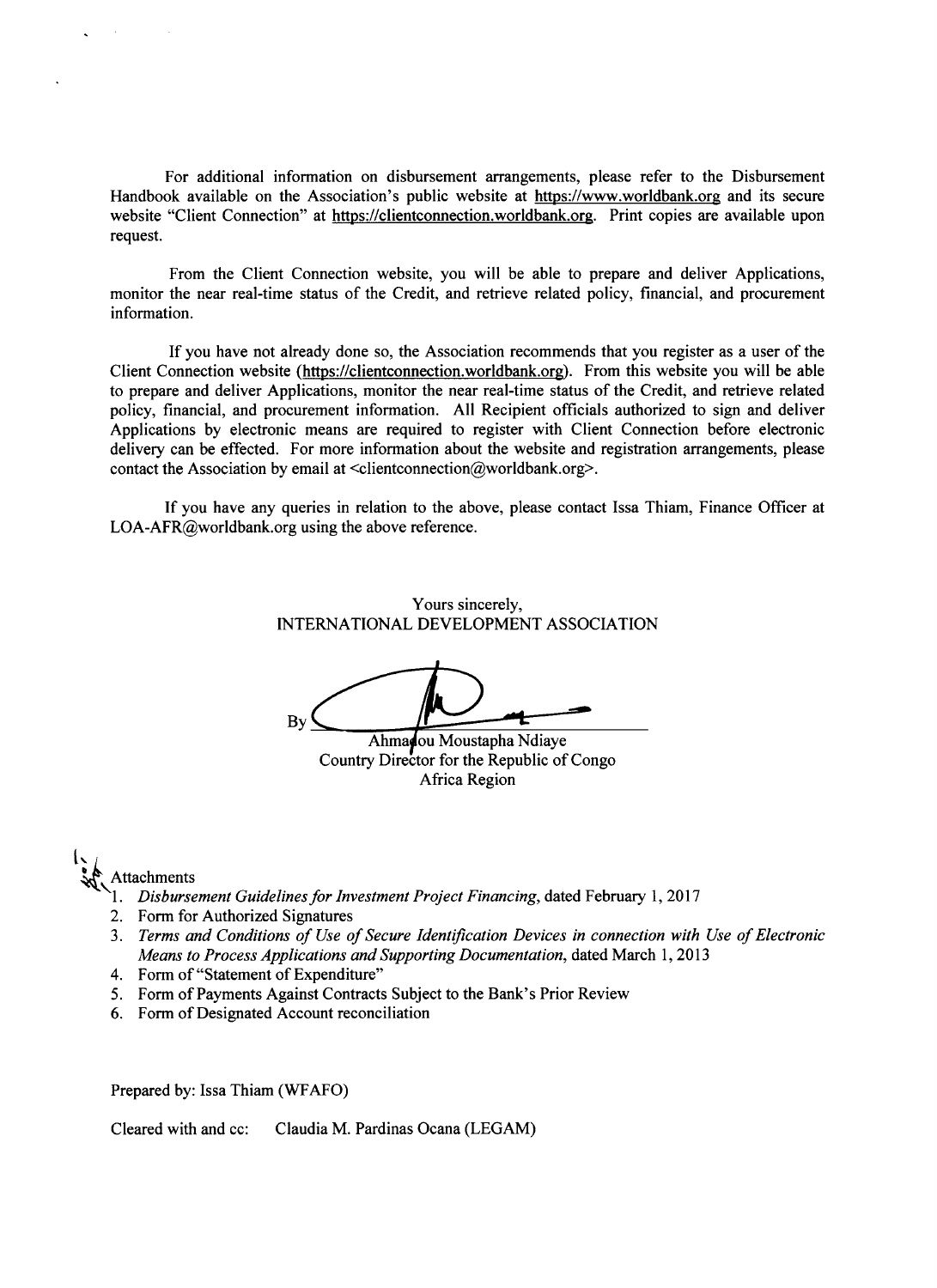#### Jean Mabi Mulumba **(GFAO7)**

Attachment [21

Form of Authorized Signatory Letter [Letterhead] Ministry of Finance [Street address]

**[DATE]** The World Bank **1818** H Street, N.W. Washington, **D.C.** 20433 United States of America

Attention: [Country Director]

## **Re: Republic of Congo IDA Credit XXXX-CG Integrated Public Sector Reform Project Additional Instructions: Disbursement**

**I refer to the Financing** Agreement **(the** "Agreements") between the International Development Association ("the "Bank"), and the Republic of Congo (the "Recipient") for the above-referenced project, dated **.** For the purposes of Section **2.03** of the General Conditions as defined in the Agreement, any '[one] of the persons whose authenticated specimen signatures appear below is authorized on behalf of the Recipient to sign applications for withdrawal [and applications for a special commitment] under this Credit.

For the purpose of delivering Applications to the Bank, 2[each] of the persons whose authenticated specimen signatures appears below is authorized on behalf of the Borrower, acting 3[individually] 4[jointly], to deliver Applications, and evidence in support thereof on the terms and conditions specified **by** the Bank.

**I** Instruction to the Recipient: Stipulate if more than one person needs to sign Applications, and how many or which positions, and if any thresholds apply. *Please delete this footnote in final letter that is sent to the Association.*

**<sup>2</sup>**Instruction to the Borrower: Stipulate if more than one person needs *to jointly* sign Applications, if so, please indicate the actual number. *Please delete this footnote in final letter that is sent to the Bank.*

<sup>&</sup>lt;sup>3</sup> Instruction to the Borrower: Use this bracket if any one of the authorized persons may sign; if this is not applicable, please delete. *Please delete this footnote in final letter that is sent to the Bank.*

<sup>4</sup> Instruction to the Borrower: Use this bracket **only** if several individuals must jointly sign each Application; if this is not applicable, please delete. *Please delete this footnote in final letter that is sent to the Bank.*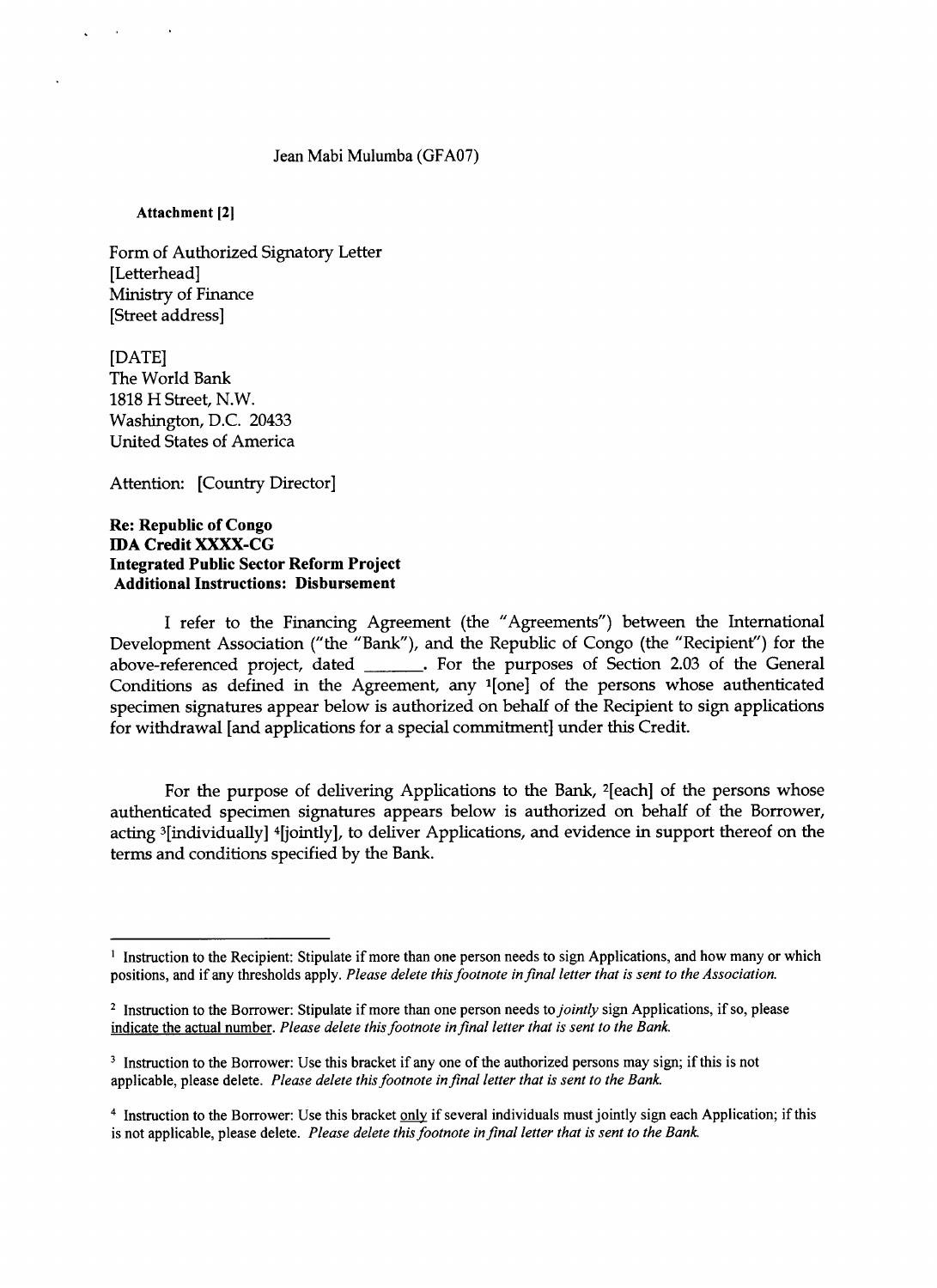5[This confirms that the Borrower is authorizing such persons to accept Secure Identification Credentials (SIDC) and to deliver the Applications and supporting documents to the Bank **by** electronic means. In full recognition that the Bank shall rely upon such representations and warranties, including without limitation, the representations and warranties contained in the *Terms and Conditions of Use of Secure Identification Credentials in connection with Use of Electronic Means to Process Applications and Supporting Documentation* ("Terms and Conditions of Use of SIDC"), the Borrower represents and warrants to the Bank that it will cause such persons to abide **by** those terms and conditions.]

| [Name], [position] | Specimen Signature: |
|--------------------|---------------------|
| [Name], [position] | Specimen Signature: |
| [Name], [position] | Specimen Signature: |

Yours truly,

/ signed **/**

[Position]

<sup>&#</sup>x27; Instruction to the Borrower: **Add** this paragraph if the Borrower wishes to authorize the listed persons to accept Secure Identification Credentials and to deliver Applications **by** electronic means; if this is not applicable, please delete the paragraph. *Please delete this footnote in final letter that is sent to the Bank.*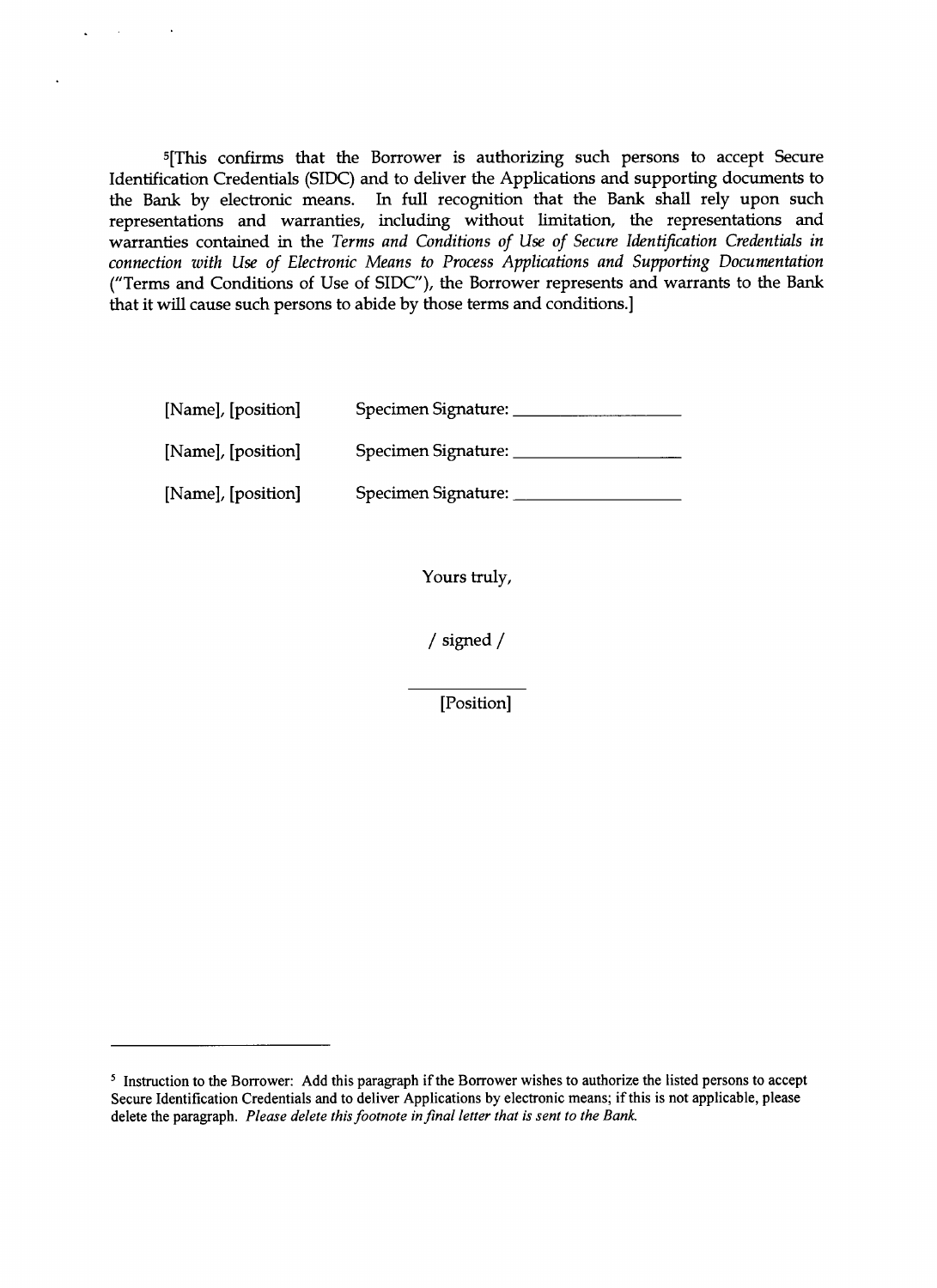#### **Attachment 3**

**Terms and Conditions of Use of Secure Identification Credentials in connection with Use of Electronic Means to Process Applications and Supporting Documentation**

March **1, 2013**

The World Bank (Bank)6 will provide secure identification credentials **(SIDC)** to permit the Borrower<sup>7</sup> to deliver applications for withdrawal and applications for special commitments under the Agreement(s) and supporting documentation (such applications and supporting documentation together referred to in these Terms and Conditions of Use as Applications) to the Bank electronically, on the terms and conditions of use specified herein.

**SIDC** can be either: (a) hardware-based (Physical Token), or **(b)** software-based (Soft Token). The Bank reserves the right to determine which type of **SIDC** is most appropriate.

# **A. Identification of** Users

- **1.** The Borrower will be required to identify in a completed Authorized Signatory Letter **(ASL)** duly delivered to and received **by** the Bank each person who will be authorized to deliver Applications. The Bank will provide **SIDC** to each person identified in the **ASL** (Signatory), as provided below. The Borrower shall also immediately notify the Bank if a Signatory is no longer authorized **by** the Borrower to act as a Signatory.
- 2. Each Signatory must register as a user on the Bank's Client Connection **(CC)** website (https://clientconnection.worldbank.org) prior to receipt of his/her **SIDC.** Registration on **CC** will require that the Signatory establish a **CC** password **(CC** Password). The Signatory shall not reveal his/her **CC** Password to anyone or store or record the **CC** Password in written or other form. Upon registration as a **CC** user, the Signatory will be assigned a unique identifying account name.

# B. Initialization of **SIDC**

**1.** Prior to initialization of **SIDC by** a Signatory, the Signatory will acknowledge having read, understood and agreed to be bound **by** these Terms and Conditions of Use.

<sup>6</sup> "Bank" includes IBRD and **IDA.**

<sup>&</sup>quot;Borrower" includes the borrower of an IBRD loan, **IDA** credit, or Project Preparation Facility advance and the recipient of a grant.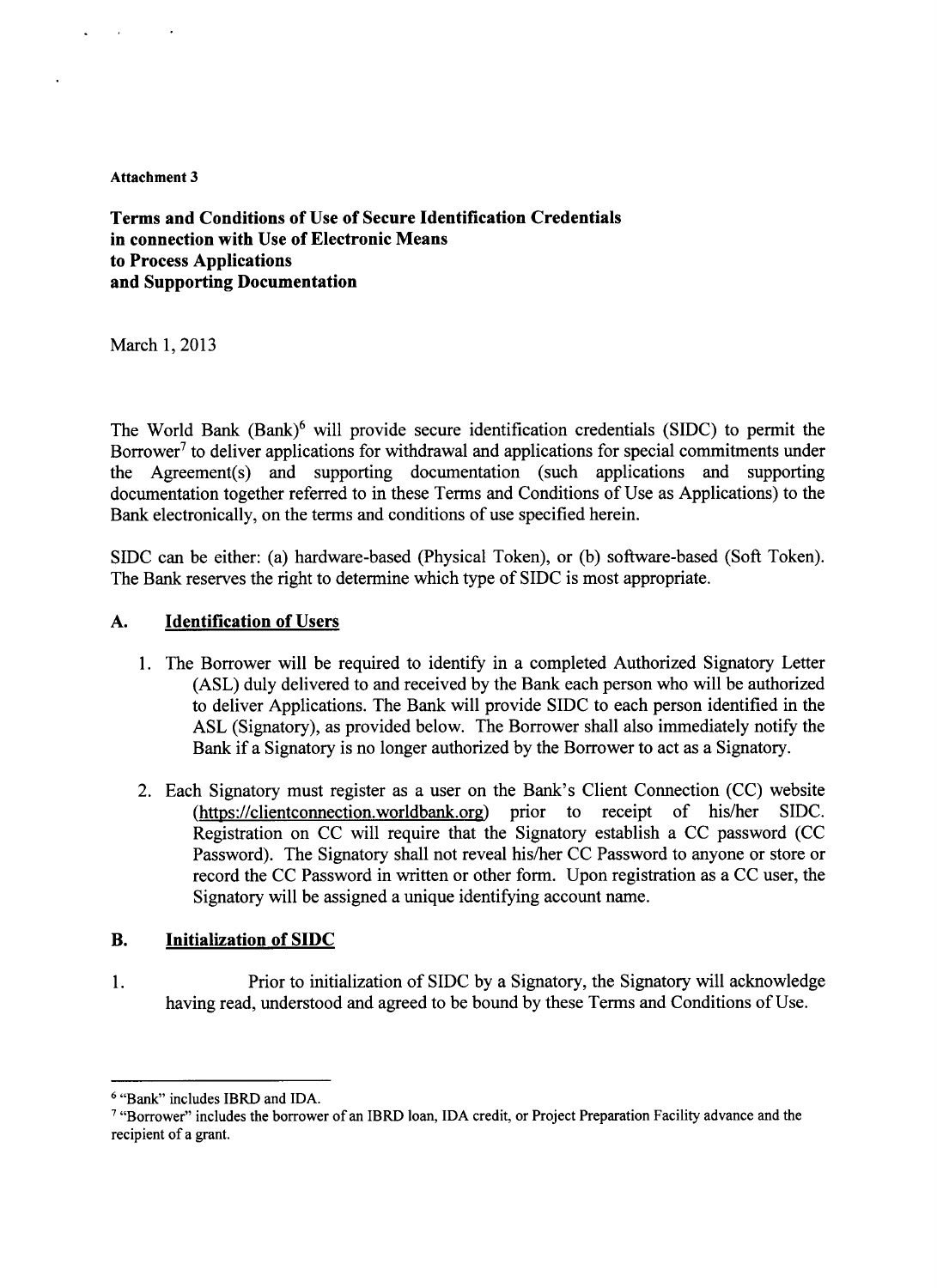2. Where a Physical Token is to be used, promptly upon receipt of the Physical Token, the Signatory will access **CC** using his/her account name and **CC** Password and register his/her Physical Token and set a personal identification number (PIN) to be used in connection with the use of his/her Physical Token, after which the Physical Token will be initialized for use **by** the Signatory exclusively for purposes of delivering Applications. Where a Soft Token is to be used, the Signatory will access **CC** using his/her account name and **CC** Password and set a personal identification number **(PIN)** to be used in connection with the use of his/her Soft Token, after which the Soft Token will be initialized for use **by** the Signatory exclusively for purposes of delivering Applications. Upon initialization of the **SIDC,** the Signatory will be a **"SIDC** User". The Bank will maintain in its database a user account (Account) for each SIDC User for purposes of managing the SIDC of the **SIDC** User. Neither the Borrower nor the SIDC User will have any access to the Account.

**3.** Prior to first use of the **SIDC by** the **SIDC** User, the Borrower shall ensure that the SIDC User has received training materials provided **by** the Bank in use of the **SIDC.**

# **C.** Use **of SIDC**

- 1 **.** Use of the **SIDC** is strictly limited to use in the delivery of Applications **by** the **SIDC** User in the manner prescribed **by** the Bank in the Agreement(s) and these Terms and Conditions. Any other use of the **SIDC** is prohibited.
- 2. The Bank assumes no responsibility or liability whatsoever for any misuse of the SIDC **by** the **SIDC** User, other representatives of the Borrower, or third parties.
- **3.** The Borrower undertakes to ensure, and represents and warrants to the Bank (such representation and warranty being expressly relied upon **by** the Bank in granting SIDC) that each **SIDC** User understands and will abide **by,** these Terms and Conditions of Use, including without limitation the following:

# *4. Security*

**4.1.** The **SIDC** User shall not reveal his/her PIN to anyone or store or record the PIN in written or other form.

4.2. The SIDC User shall not allow anyone else to utilize his/her **SIDC** to deliver an Application to the Bank.

4.3. The **SIDC** User shall always logout from **CC** when not using the system. Failure to logout properly can create a route into the system that is unprotected.

4.4. **If** the **SIDC** User believes a third party has learned his/her **PIN** or has lost his/her Physical Token he/she shall immediately notify clientconnection@worldbank.org.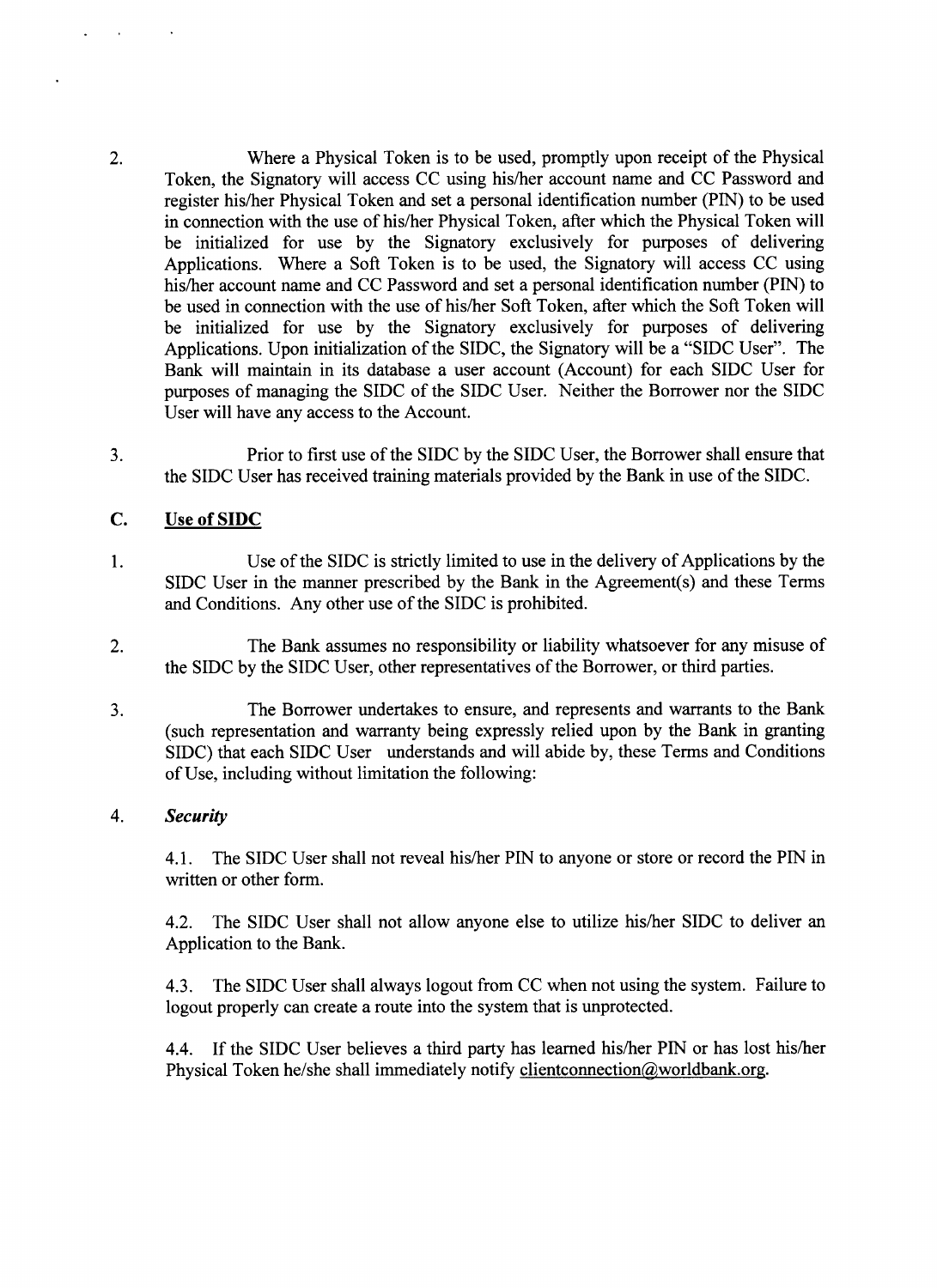4.5. The Borrower shall immediately notify the Bank at clientconnection@worldbank.org of any lost, stolen or compromised SIDC, and take other reasonable steps to ensure such SIDC are disabled immediately.

# **5.** *Reservation of Right to Disable SIDC*

*5.1.* The Borrower shall reserve the right to revoke the authorization of a **SIDC** User to use a **SIDC** for any reason.

**5.2.** The Bank reserves the right, in its sole discretion, to temporarily or permanently disable a **SIDC,** de-activate a **SIDC** User's Account or both.

# *6. Care of Physical Tokens*

**6.1.** Physical Tokens will remain the property of the Bank.

**6.2.** The Bank will physically deliver a Physical Token to each Signatory designated to receive one in a manner to be determined **by** and satisfactory to the Bank.

**6.3.** Physical Tokens contain delicate and sophisticated instrumentation and therefore should be handled with due care, and should not be immersed in liquids, exposed to extreme temperatures, crushed or bent. Also, Physical Tokens should be kept more than five **(5)** cm from devices that generate electromagnetic radiation (EMR), such as mobile phones, phone-enabled PDAs, smart phones and other similar devices. Physical Tokens should be carried and stored separate from any EMR device. At close range (less than **5** cm), these devices can output high levels of EMR that can interfere with the proper operation of electronic equipment, including the Physical Token.

6.4. Without derogating from these Terms and Conditions of Use, other technical instructions on the proper use and care of Physical Tokens are available at http://www.rsa.com.

# **7.** *Replacement*

**7.1.** Lost, damaged, compromised (in terms of 4.5, above) or destroyed Physical Tokens will be replaced at the expense of the Borrower.

**7.2.** The Bank reserves the right, in its sole discretion, not to replace any Physical Token in the case of misuse, or not to reactivate a **SIDC** User's Account.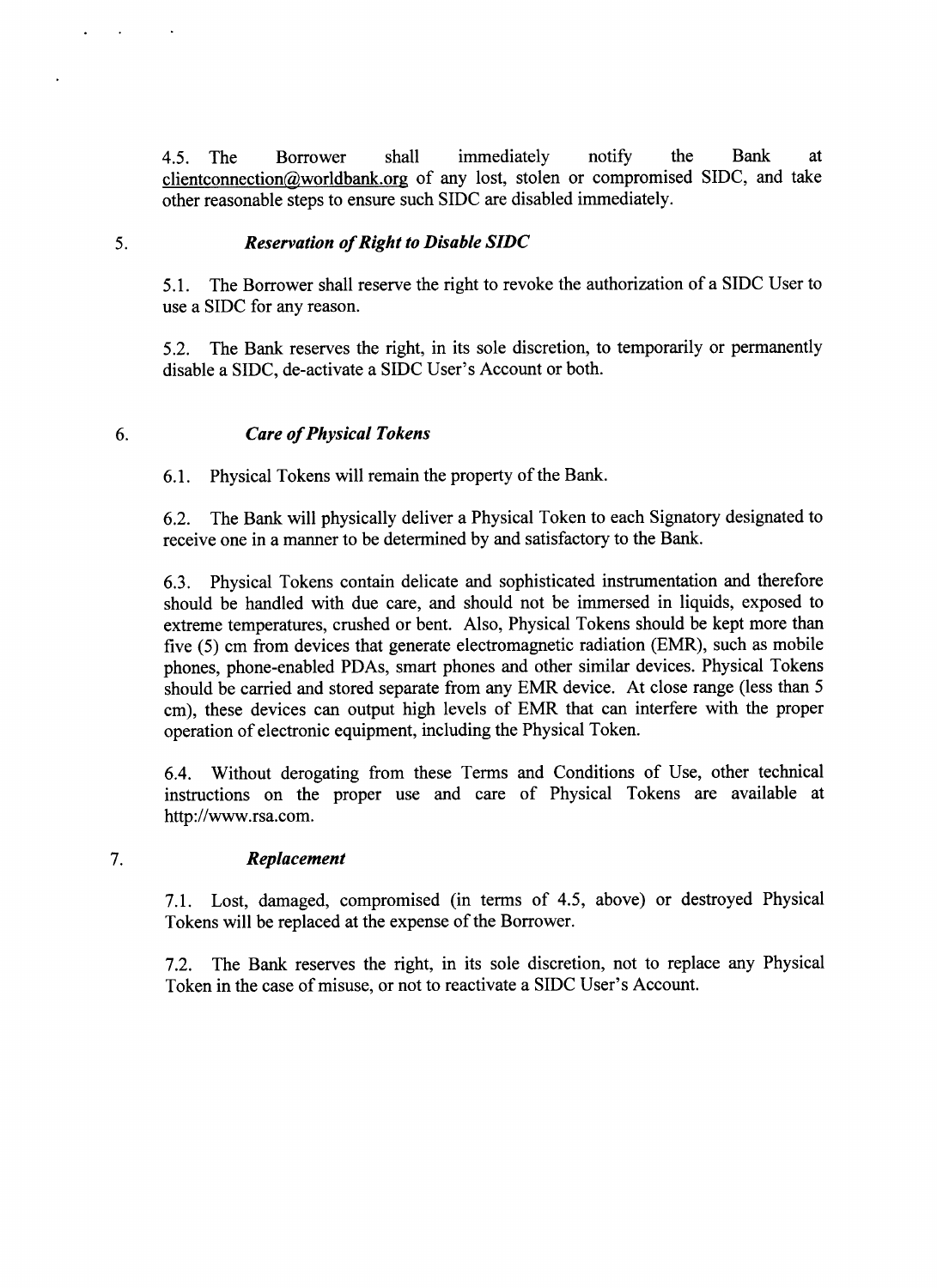# **Attachment 4**

## **STATEMENT OF EXPENDITURES**

 $\mathcal{L}(\mathcal{A})$  and  $\mathcal{L}(\mathcal{A})$  and  $\mathcal{L}(\mathcal{A})$ 

 $\sim 10^{-1}$ 

 $\mathcal{L}^{\text{max}}_{\text{max}}$  . The  $\mathcal{L}^{\text{max}}_{\text{max}}$ 

|          | $\overline{2}$         | $\overline{\mathbf{3}}$                                     | $\overline{4}$                                                       | 5                                                                       | 6                       | $\overline{7}$                                                                            | 8                    | 9                                                               | 10                                                                                          | 11              | 12              | 13                                                                                         |
|----------|------------------------|-------------------------------------------------------------|----------------------------------------------------------------------|-------------------------------------------------------------------------|-------------------------|-------------------------------------------------------------------------------------------|----------------------|-----------------------------------------------------------------|---------------------------------------------------------------------------------------------|-----------------|-----------------|--------------------------------------------------------------------------------------------|
| Item No. | $\ast$<br>Category No. | Name of<br>Supplier,<br>Contract<br>or or<br>Consulta<br>nt | <b>Brief</b><br>Descriptio<br>n of<br>Goods,<br>Works or<br>Services | Total<br>Amount<br>of<br>Contract<br>(Include<br>all<br>currencie<br>s) | Currency of Expenditure | Total<br>invoice<br>amount<br>covered<br>by this<br>applicatio<br>n (net of<br>retention) | Eligible % of Credit | Currenc<br>y and<br>eligible<br>amount<br>paid<br>$(7)$ x $(8)$ | US\$<br>Equivale<br>nt paid<br>from<br>Special<br>$\text{Account*}$<br>$\ddot{\phantom{1}}$ | Date of Payment | Exchange Rate** | Remarks<br>or<br>Invoice<br>reference<br>s,<br>including<br>no-<br>objection<br>telex date |
|          |                        |                                                             |                                                                      |                                                                         |                         |                                                                                           |                      |                                                                 |                                                                                             |                 |                 |                                                                                            |
|          |                        |                                                             |                                                                      | <b>TOTALS</b>                                                           |                         |                                                                                           |                      |                                                                 | $\mathbf S$                                                                                 |                 |                 |                                                                                            |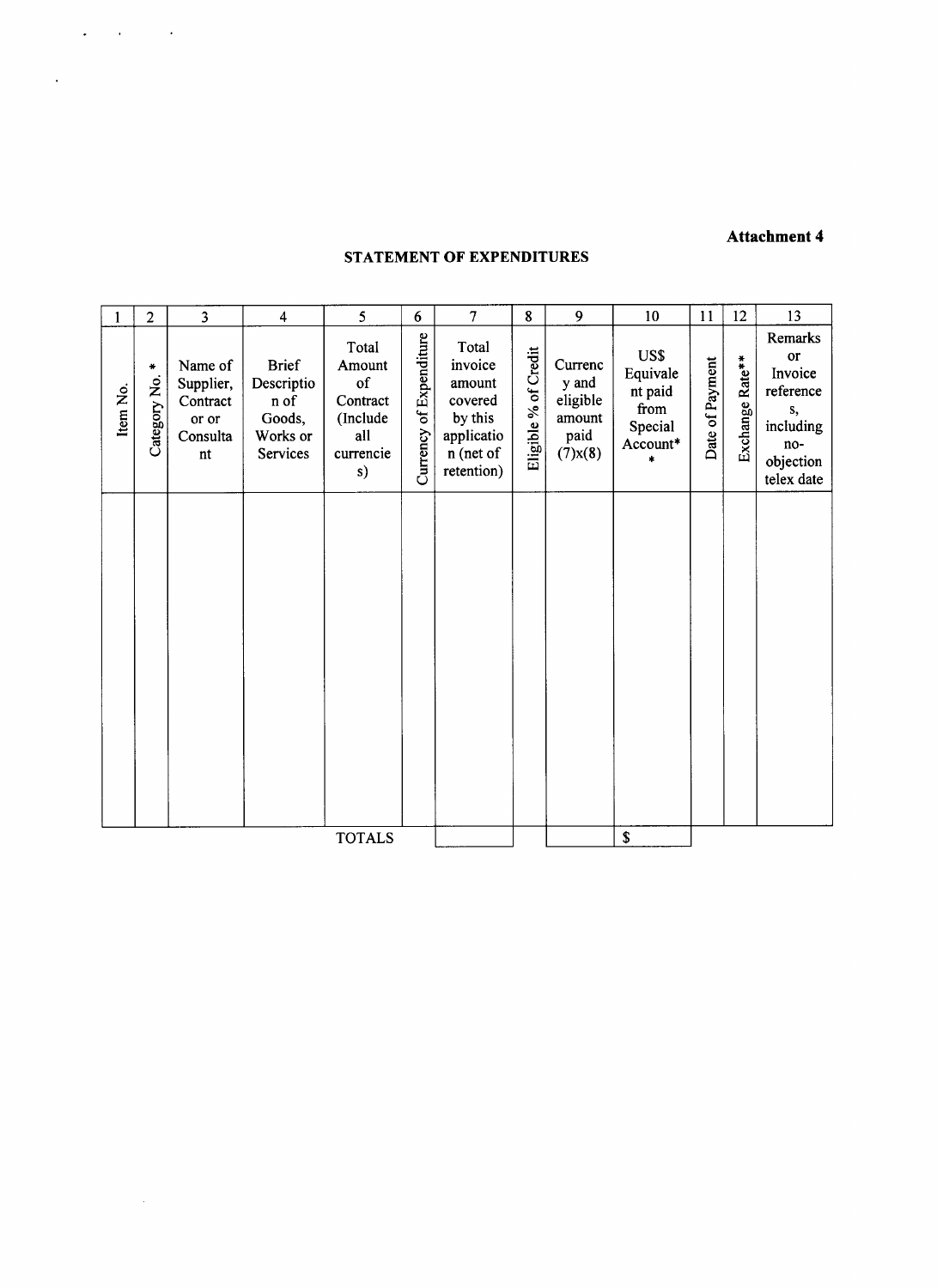# Attachment **[5]**

#### Payments Made during Reporting Period Against Contracts Subject to the Association's Prior Review

 $\mathcal{L}(\mathbf{x}) = \mathcal{L}(\mathbf{x})$  , we have

 $\mathcal{L}^{\pm}$ 

|  | <b>SERVATION</b> | e de la | Date of | gaan waxa |
|--|------------------|---------|---------|-----------|
|  |                  |         |         |           |
|  |                  |         |         |           |
|  |                  |         |         |           |
|  |                  |         |         |           |
|  |                  |         |         |           |
|  |                  |         |         |           |
|  |                  |         |         |           |
|  |                  |         |         |           |
|  |                  |         |         |           |
|  |                  |         |         |           |